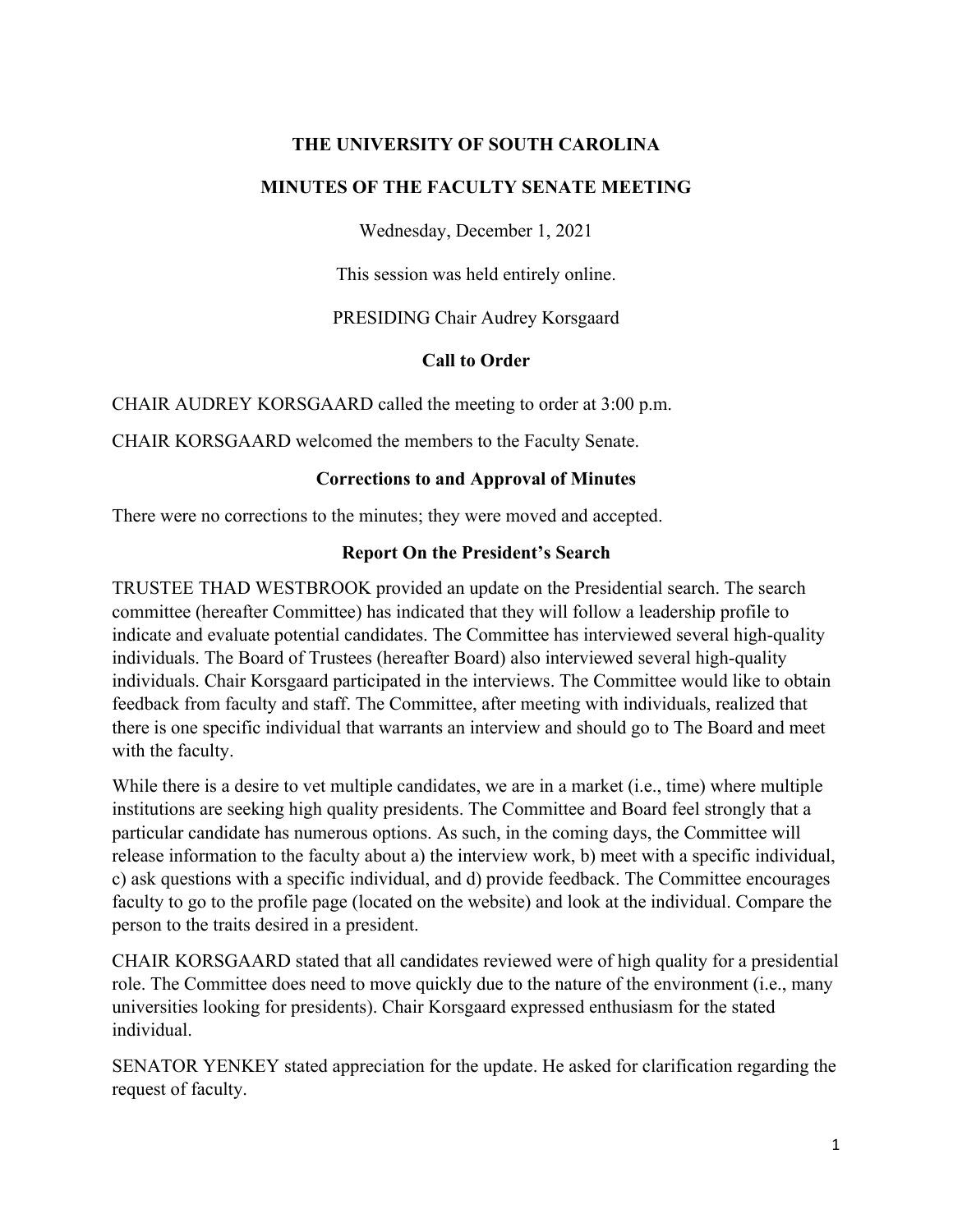TRUSTEE WESTBROOK clarified that the Committee is asking faculty to meet with one candidate. The feedback from the Board and the Committee is that this candidate is a preferred candidate. This will be the only candidate faculty meet with on the UofSC campus.

SENATOR SCHWOEBEL asked about the process to solicit feedback.

TRUSTEE WESTBROOK stated that feedback will be available in real time. The process is being worked out.

SENATOR MINETT was excited about a candidate being favored by the Committee as a whole. He also stated that since this is only one candidate, it places an extra burden on the Committee to provide faculty with additional time with the candidate for discussion on substantial issues.

TRUSTEE WESTBROOK stated that there will be a formal method of placing issues on the table.

SENATOR WILLIAMS thanked the Committee for the work. She stated that in a traditional search, all candidates receive the same phone calls, questions, and interview schedules. This search seems to be different. Clarification was requested regarding the difference in the search process.

TRUSTEE WESTBROOK appreciated the comments. The quality of this candidate, the speed of the other searches (at other universities) causes the Committee to move at a faster rate.

SENATOR TAVAKALI asked when the schedule will be made available.

CHAIR KORSGAARD stated that the schedule is imminent.

# **Report By Dr. Jason Stacy**

DR. JASON STACY thanked the Faculty Senate and faculty for a successful fall 2021 semester. He provided an update on COVID-19. The positivity rates continue to be lower than rates reported in the county and state. Last week the positivity rate was 0.3%; for the entire semester the rate was 1.4%. The numbers show what we can achieve when we work together. We need to continue working together because COVID is not going away.

Influenza season is here. DHEC is predicting a strong flu season. DHEC is recommending people get a flu shot. SC is 12% less vaccinated than last year. Vaccines are available for free at the Health and Wellbeing Center (9am-3pm). You can also get a flu and COVID shot at the same time. If you are 18 years or older, you can get a booster. Boosters are available 2 months after a J&J shot or 6 months after a Pfizer shot.

Omicron is a variant from South Africa identified in November 2021. Early signs indicate that Omicron is highly transmissible. Early reports indicate that individuals will not become as ill as prior variants. Currently it is spreading through South Africa, which is only 20% vaccinated. Early reports suggest that vaccines will help deter this variant. We have several options to keep healthy: a) get vaccinated, b) get a booster, c) wear a mask, d) practice social distancing, e) wash hands, f) when ill get tested, and stay home.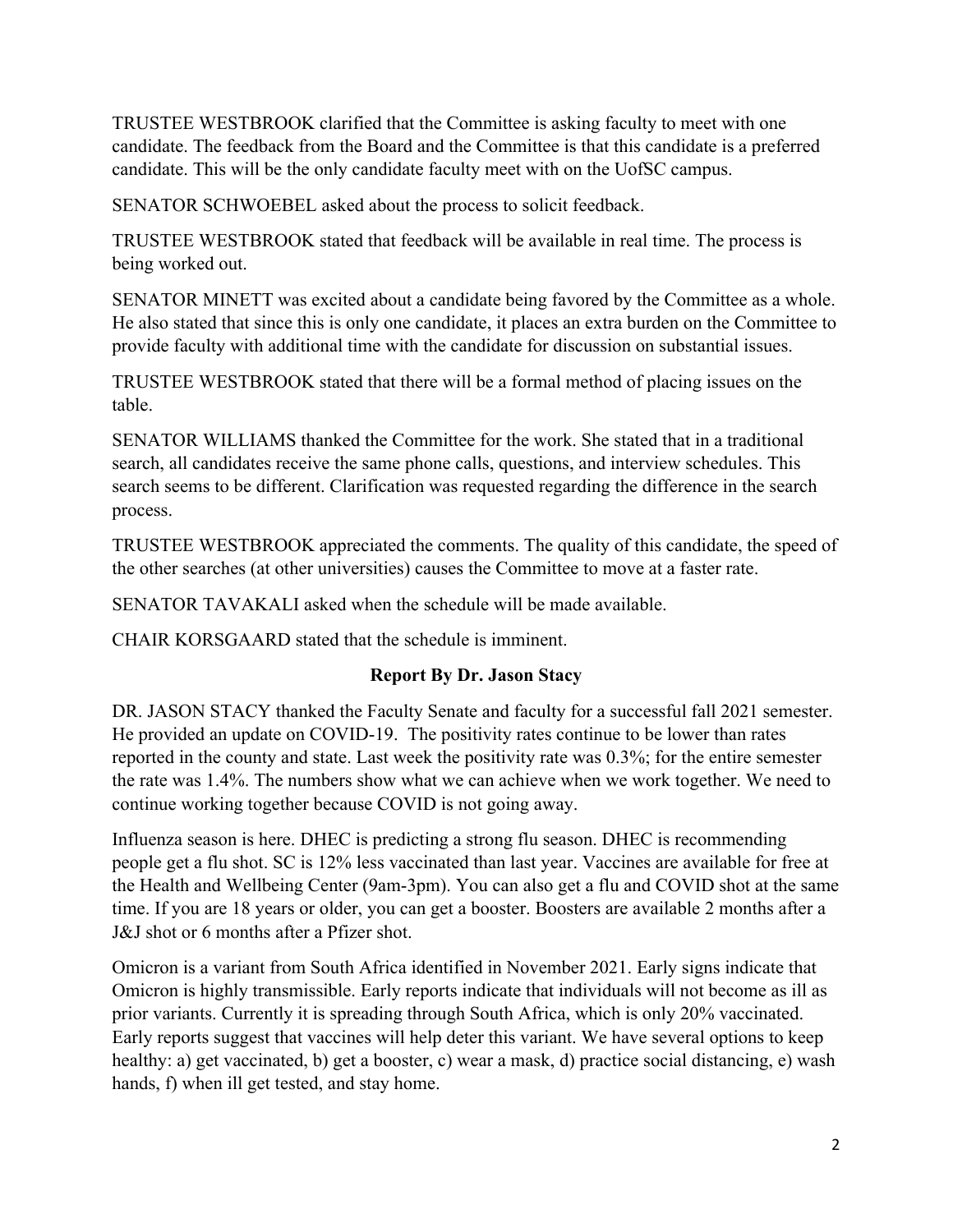SENATOR TAVAKOLI commented that the rate of vaccination has not increased. How can we change this rate?

DR. STACY stated that the dashboard indicates the number of vaccinated who have uploaded their information. Encourage people to upload their data. Vaccines are also available at the Health and Wellbeing Center (9am-3pm).

SENATOR SIMMONS asked if the Omicron variant changes the complexion of the next semester on campus (e.g., wearing masks, testing).

DR. STACY stated that it is too early to make a prediction. Omicron is a milder disease. Be smart during the semester break. The administration is cognizant of what is happening and will act accordingly.

DR. STERN asked if masks will be required in classroom buildings.

DR. STACY stated that it is highly likely, however, he is reserving his answer until later (i.e., more data is acquired). He doesn't anticipate the classrooms to be changed in terms of masks being required.

SENATOR SCHWOEBEL stated that there is a wide variety of enforcement (throughout campus) regarding the wearing of masks. Will there be any additional enforcement?

DR. STACY stated that until spring semester begins, he doesn't have an answer to the question.

CHAIR KORSGAARD inquired about the contests to increase the vaccination rate.

DR. STACY stated that there are not currently any incentive-based plans to increase the vaccination rates on campus. The administration believes that if people weren't incentivized to get vaccinated by the first round, it doesn't make sense to add financial resources to incentivize people to get vaccinated.

# **Report of the Officers**

INTERIM PRESIDENT PASTIDES (hereafter President Pastides) thanked the Faculty Senate and the entire faculty for a successful fall 2021 semester. President Pastides shared a nontraditional State of the University video. Many voices participated in the video. Tuition will be frozen for the 2022-2023 academic year. Minimum wages of the lowest paid staff salaries will be raised. Hugh Letterman, Chairman of the Senate Finance Committee passed away. President Pastides and other UofSC members attended his memorial service. He was a public servant, businessperson, leader, and fine friend of the University of South Carolina.

UofSC offers COVID testing and booster shots. As of November  $27<sup>th</sup>$ , faculty have the highest percent of being vaccinated at 77%, 65% of the staff are vaccinated, and 69% of the students are vaccinated. The state of South Carolina has had a higher infection rate than many other states. Our herd immunity may be like that where states where the vaccination rate is higher.

PRESIDENT PASTIDES is concerned anti-vaccination sentiment may be with us here. Only 80% of children are vaccination for measles. He is concerned about America's overall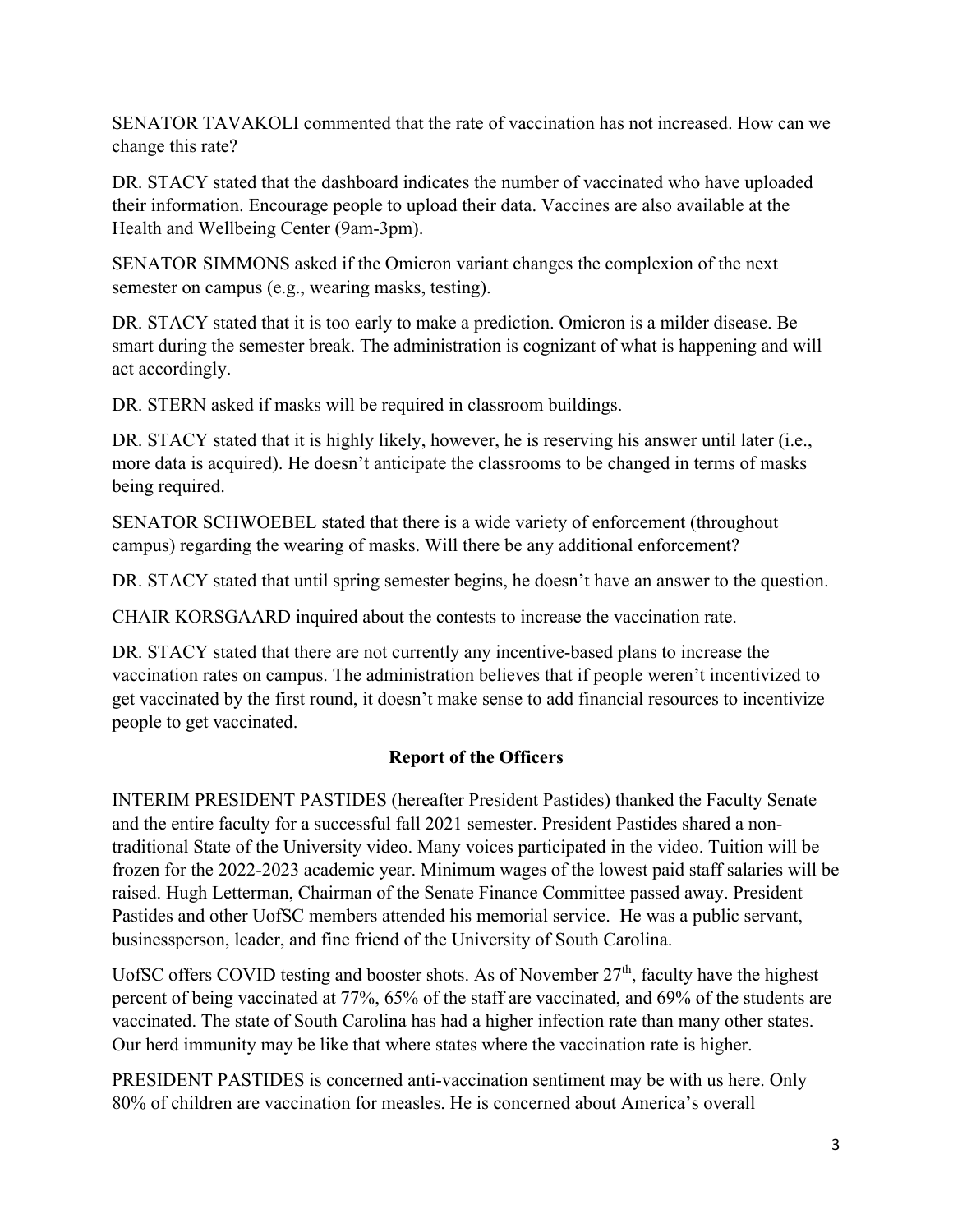vaccination for all diseases (e.g., flu, COVID). President Pastides speculated that our (UofSC) past policies will be the same for spring 2022. The university is contemplating some level of relaxation, although not in the classroom. There will probably be several variants for numerous years to come. This follows the same pattern as the flu.

Title IX training is well under way. Education is the key to prevention. We are all required to complete Title IX training by December 17, 2021. The course is extensive, time-consuming, and effective. The Executive Cabinet completes additional training. The Board also completes training.

The Provost Search is under way. The intent is to have the president selected. The president-elect can then participate in selecting the provost. Faculty will have extensive opportunities to meet with the provost candidates. The Vice President for Research committee has been meeting since November 3, 2021.

PRESIDENT PASTIDES addressed three legislative bills that are ongoing in the house:

- House bill 4522: Anti-tenure bill
	- a. This bill has 24 co-sponsors.
	- b. Representative Bill Taylor from Aiken is the primary sponsor.
	- c. The bill would grandparent in all faculty in a public university who have tenure.
	- d. The bill would impact hires after 2022.
	- e. The bill would replace tenure with a five (5) year contract.
	- f. The teaching minimum would be a required two (2) courses per semester (fall, spring) unless the faculty member is teaching graduate courses.
	- g. President Pastides and the administration are working diligently with all the public colleges throughout South Carolina and the Commission on Higher Education to make a case why tenure is an important part of the university system. There is no companion bill in the Senate.
- House bill 4605: Freedom from Ideological Coercion and Indoctrination
	- a. There are three (3) house sponsors.
	- b. This bill is partially a response to Critical Race Theory, but it goes well beyond that issue.
	- c. This bill influences K-12, universities, and not-for-profit businesses.
	- d. UofSC will oppose this bill vigorously. There was a meeting of public university presidents to discuss how to address a response in opposition of this bill.
- House bill H4343: Academic Integrity Act
	- a. Includes the prohibition of teaching certain kinds of information.
	- b. This is targeted toward K-12.

SENATOR YENKEY thanked President Pastides for the update. He stated that we are currently in a political system that is highly polarized. Senator Yenkey recommended UofSC have a more proactive system, such as a committee, as a response to this.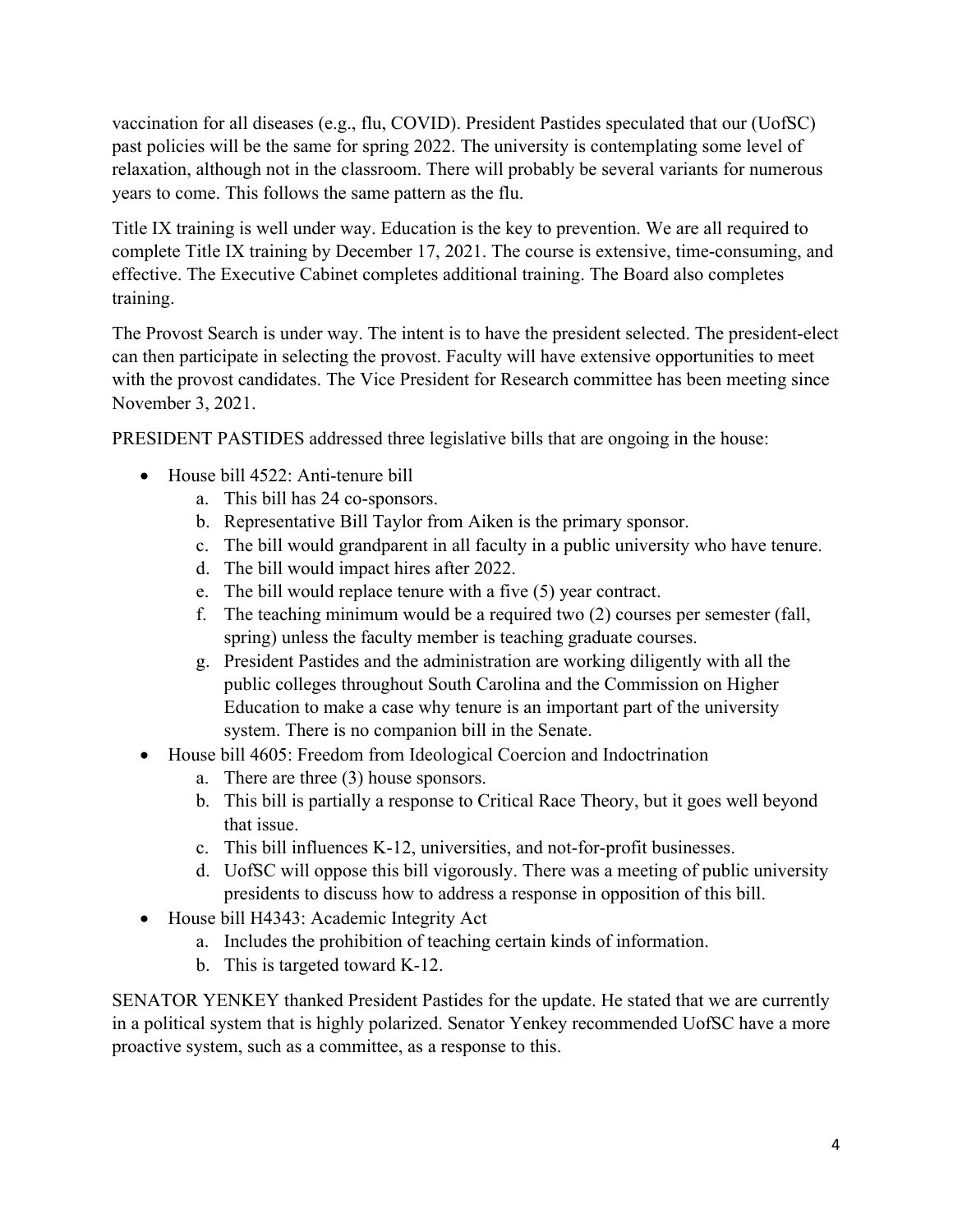PRESIDENT PASTIDES stated that there are similar bills filed in two other states. When we as faculty alone take on an issue, we don't have as much influence. It is important to work with other allies, professions, and institutions who understand the issues at hand.

SENATOR YENKEY stated that the threats coming from the legislators are greater than any administration can ward off. The threats coming at us are considerably greater than any finite individual in an administration can ward off. This calls for more community engagement with the South Carolina population.

SENATOR YENKEY offered to be part of the discussion on how we (UofSC) might better communicate the academic and intellectual approach.

SENATOR TAVAKOLI asked what percent of faculty and staff completed the Title IX training.

PRESIDENT PASTIDES stated that the training came out of the recommendation from a task force. The content and regularity of training has modules and is online. The requirement deadline is December 17, 2021. This training is mandatory for all faculty and staff.

SENATOR PERDIKAKI asked about the timeline of the bills.

PRESIDENT PASTIDES stated that they bills are "pre-files". The bills will be taken up when the House returns to session in early January 2022. The likelihood that the bills will be placed forward all the way to the Governor in one session is small. This is not to say that the University should sit back. There will be a lot of information in the popular press. It is important to work diligently against these bills.

INTERIM PROVOST CUTLER (hereafter Provost Cutler) thanked the Faculty Senate for their leadership and service to the institution. The University took the Delta variant seriously and UofSC was able to deliver on its promise to afford students face-to-face education. Provost Cutler expressed deep gratitude to the entire body of faculty and staff for its role in ensuring a safe manner of education.

Several members of the UofSC community received prestigious awards including Kathryn Whitener (Darla Moore School of Business) and Lydia Brandt (College of Arts and Sciences). They won the South Carolina Humanities Fresh Voices in Humanities award. Lori Pennington-Gray (College of Hospitality, Retail, and Sport Management) was named a Fellow of the Academy of Leader Sciences. The School of Hospitality, Restaurant, and Tourism was ranked in the top 10 nationally. The Darla Moore International Business program continues to rank #1.

UofSC's vaccine mandate plan is based on President Biden's Executive Order 14042 which he signed in early September 2021. This Order is designed to ensure there is adequate protocols for all federal contractors. UofSC does have some federal contracts including some (not all) grants. The deadline to comply is January 4, 2022. Dr. Julius Fridriksson, Interim Vice President for Research, will provide additional information on this issue and take questions.

There is a committee from the provost's office called PACWI (Provost Advisory Committee for Women's Initiatives). The committee is involved in women's issues. This committee serves as an advocate for women faculty, staff, and students at the University of South Carolina. PACWI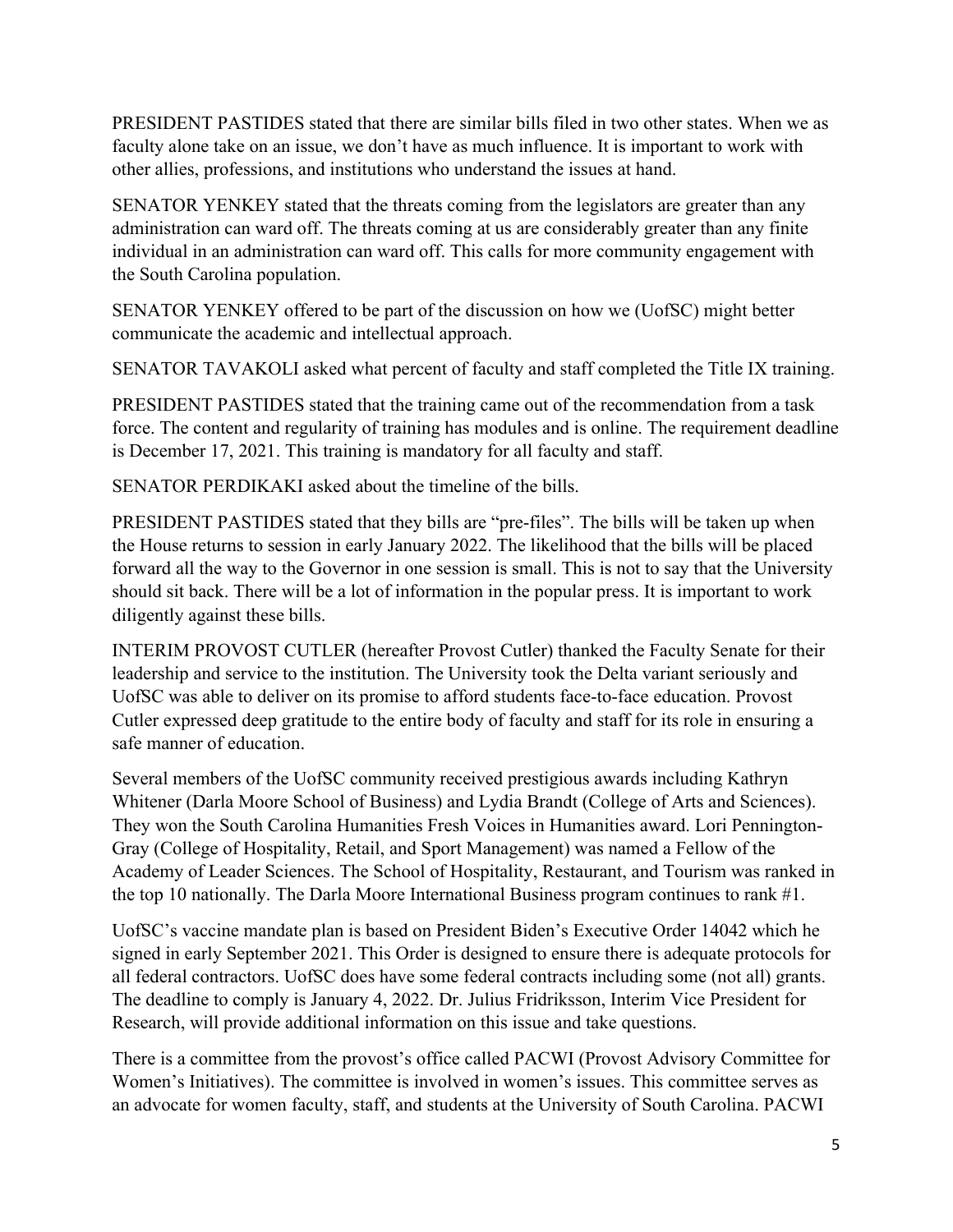is tracking the University's representation of women in leadership positions. A brief on the provost's website will be forthcoming. Provost Cutler plans to initiate advancement opportunities for leadership roles. UofSC is approaching 40% women in leadership roles; this is comparative to that in-compared to the SEC. Provost Cutler believes this percentage should be higher.

Faculty award nominations will be coming out soon. Please nominate your colleagues. The first deadline is December 12, 2021.

Regarding House Bill 4522 (anti-tenure bill), Provost Cutler stated that he is a strong supporter of academic freedom. It is integral to how this university operates. The administration is working diligently to stem this tide.

PROVOST CUTLER created a task force. This task force was developed because Provost Cutler recognized two to three different entities working toward mental health. Provost Cutler desires to see the groups work together as one group. The goal is to maximize the University's resources and identify the best methods to work toward mental health. The task force is headed by Dr. Sandra Kelly. Dr. Tracey Weldon-Stewart is the co-chair.

Commencement exercises will be held December 13, 2021. Faculty are encouraged to participate in the exercises.

SENATOR HARRISON asked if the latest flood in Pettigrew influenced the reprioritization of funds for backlog funds of maintenance.

PROVOST CUTLER stated that the flood happened on Thanksgiving Day. Interim Dean Joel Samuels, Tom Mcnally and Facilities credit for their efforts in responding to this flood. They were able to find other classrooms. This building is part of the \$600 million ask. The university will be able to advance the enhancement to many of the buildings on campus.

SENATOR RANDAZZO asked for an update on the various dean searches going across campus.

 PROVOST CUTLER stated that two dean searches are in process. One search will be announced within the next few days. The second search is in the College of Arts and Sciences. Provost Cutler solicited feedback from the chairs and faculty in the College of Arts and Sciences. Information requested was in relation to the desire for a) an internal search or b) an external search. Approximately 85% of the respondents stated that an internal search for the next dean of the College of Arts and Sciences was preferred. The search committee has been assembled.

CHAIR KORSGAARD asked what will happen with faculty and staff who don't want to be vaccinated?

DR. FRIDRIKSSON stated that the university will begin with a "soft" approach. For persons that do not comply by the deadline, the university will provide education and encouragement. It is expected that most of the individuals covered by the mandate will comply to be vaccinated or opt out for religious reasons. It is also expected that most of the individuals who received notification of the requirement have already been vaccinated; they just haven't uploaded his or her vaccination card information into MyHealthSpace.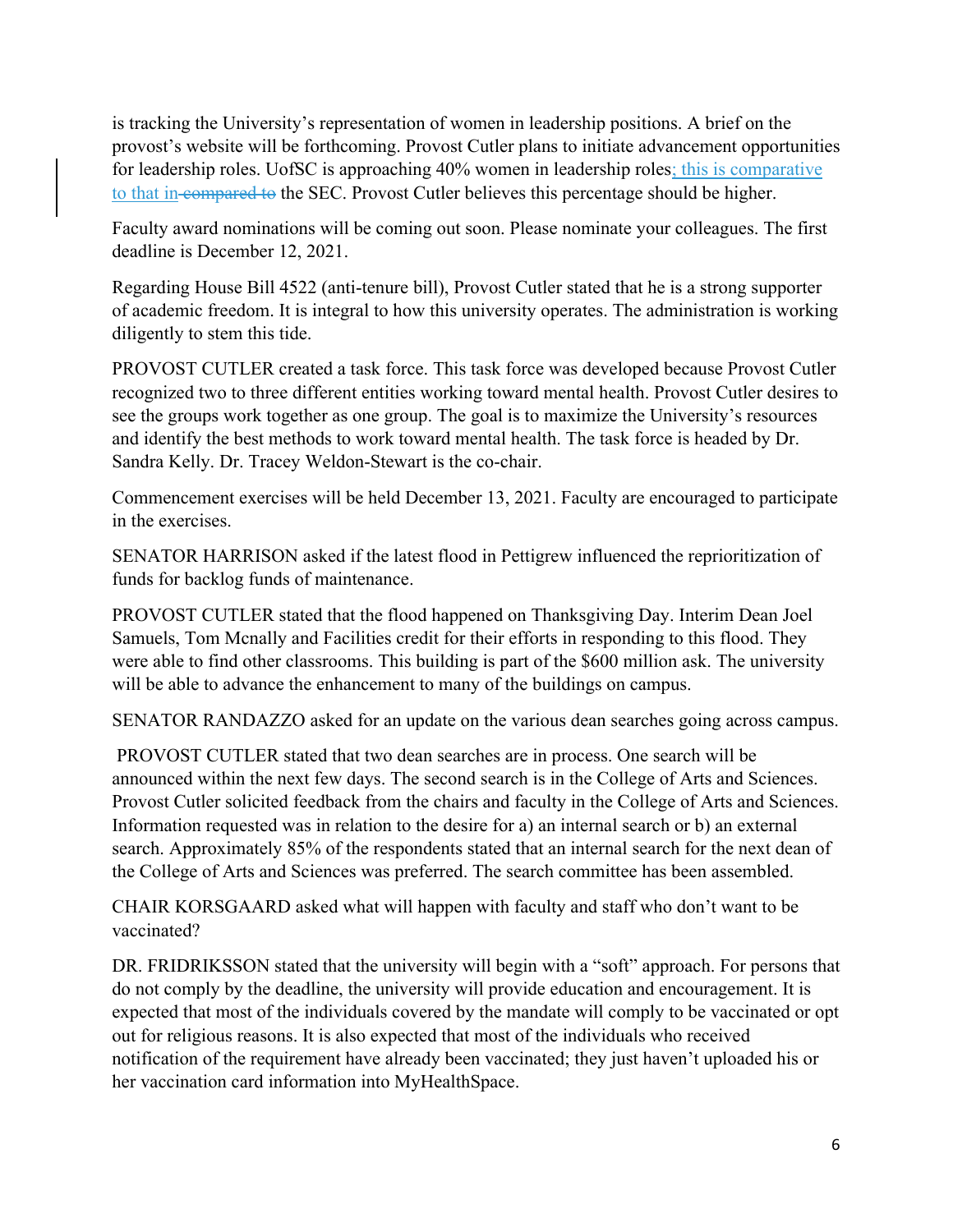# **Reports from Faculty Committees**

## **Curricula & Courses Committee Report, Stacy Winchester, Chair**

CHAIR WINCHESTER: The Committee presented 147 proposals:

- College of Arts and Sciences  $(n=64)$
- College of Business  $(n=13)$
- College of Education  $(n=2)$
- College of Engineering & Computing  $(n=26)$
- $\bullet$  Honors College (n=6)
- College of Hospitality, Retail, and Sport Management (n=3)
- College of Information and Communication (n=22)
- School of Music  $(n=7)$
- College of Nursing  $(n=1)$
- College of Public Health  $(n=1)$
- College of Social Work  $(n=2)$

The proposals were accepted.

Nine (9) courses were presented for Graduation with Leadership with Distinction.

The proposals were accepted.

# **Instructional Development Committee (**InDev**) Professor Ramy Harik, Chair**

CHAIR HARIK shared a document for a vote regarding the *Approval Process for Adding Online Modality to Existing Degree Programs.* The committee worked with the Office of the Provost regarding the revisions and additions. The Faculty Senate vote is in relation to the system in APPS (and the new APPS). The different approval levels are listed in the document. This document includes a) the program impact and b) assessment plans. The program impact includes a) impact on Carolina Core students, b) letters of concurrence from impacted college representatives, c) impact on other units or Palmetto College campuses, d) letters of concurrence from the relevant units and Palmetto College, e) impact on face-to-face program within the major, and f) discussion of previously approved online programs UofSC offers that are closely related to the proposed program and how are they related.

Assessment plans include the proposed assessment measures, targets for acceptable performance, and/or program oversight for collecting and responding to assessment results remain the same as those for the existing face-to-face program.

The document also offers a glimpse into how C&C will execute the review process of course proposals.

SENATOR MAUR asked for rationale behind the pre-authorization section of the document.

CHAIR HARIK stated that pre-authorization currently exists within the Provost's Office. When a proponent places a proposal forward, the committee believes that it is an administrative question regarding resources. Somewhere along the line, it is necessary to have an authorization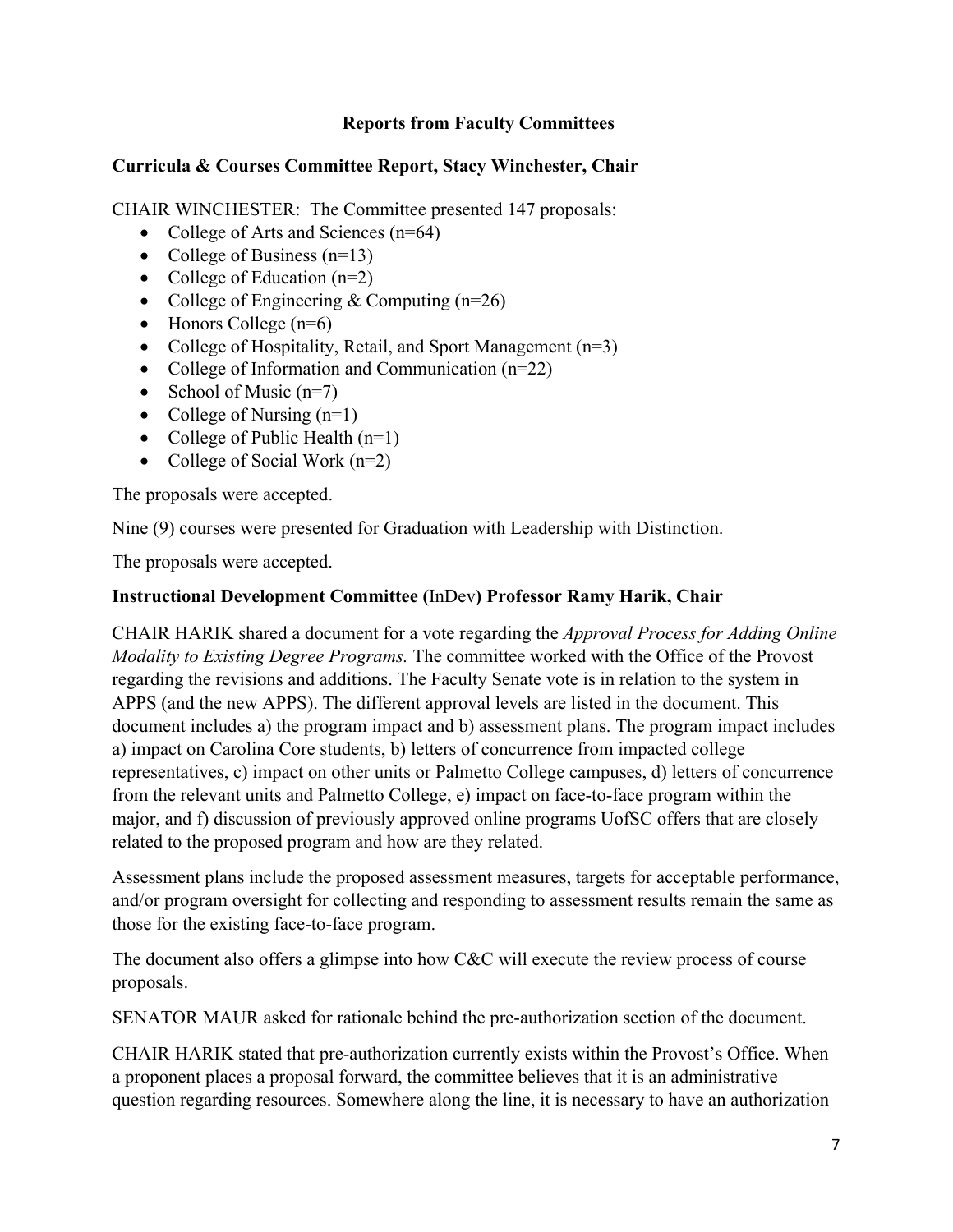of this course (e.g., resources are available). The committee discussed this issue with the Provost's Office. All agreed that pre-authorization is a necessary step.

DR. HARIK expressed his gratitude to the committee.

A poll was posted for a vote. The vote passed in the affirmative.

DR. HARIK presented (not for a vote) information from the Constitution of a Carolina Core Revision Committee (CCRC). This committee is chaired by Dr. Lovelace. This is a difficult and time-consuming charge. The InDev subcommittee on Carolina Core Review is tasked with proposing a process for revising the Carolina Core. The first step is to create a constitution of a committee that will undertake the process. The link from the committee is as follows: kwsv=20dyhttkduhsrbwttthqx2vlkhv2survrw2fropt.kwhhv2ff

There are three options. The committee is asking for feedback on which option is preferred.

| Callege/School/Unit               | % Faculty in Senate | % Undergrad Program<br><b>Enrollments</b> | % Current Core<br>94.37 |  |
|-----------------------------------|---------------------|-------------------------------------------|-------------------------|--|
| College of Arts and Sciences      | 36.60               | 32.02                                     |                         |  |
| Darla Moore School of Business    | 11.11               | 19.52                                     | 0.35                    |  |
| College of Engr & Computing       | 7.84                | 11.51                                     | 2.46                    |  |
| College Hosp, Retail & Sport Mgmt | 2.61                | 10.71                                     | 0.48                    |  |
| Arnold School of Public Health    | 8.50                | 8.88                                      | 0.00                    |  |
| Information & Communications      | 3.92                | 6.67                                      | 0.06                    |  |
| <b>College of Nursing</b>         | 3.27                | 4.61<br>$\triangleright$                  | 0.00                    |  |
| College of Pharmacy               | 5.88                | 1.12                                      | 0.00                    |  |
| College of Education              | 1.96                | 2.65                                      | 0.01                    |  |
| <b>School of Music</b>            | 3.20                | 1.00                                      | 2.09                    |  |
| <b>College of Social Work</b>     | 2.61                | 0.53                                      | 0.11                    |  |
| <b>University Libraries</b>       | 3.92                | <b>NA</b>                                 |                         |  |
| Palmetto College*                 | 8.50                | <b>NA</b>                                 |                         |  |

\*Primarily teach Carolina Core courses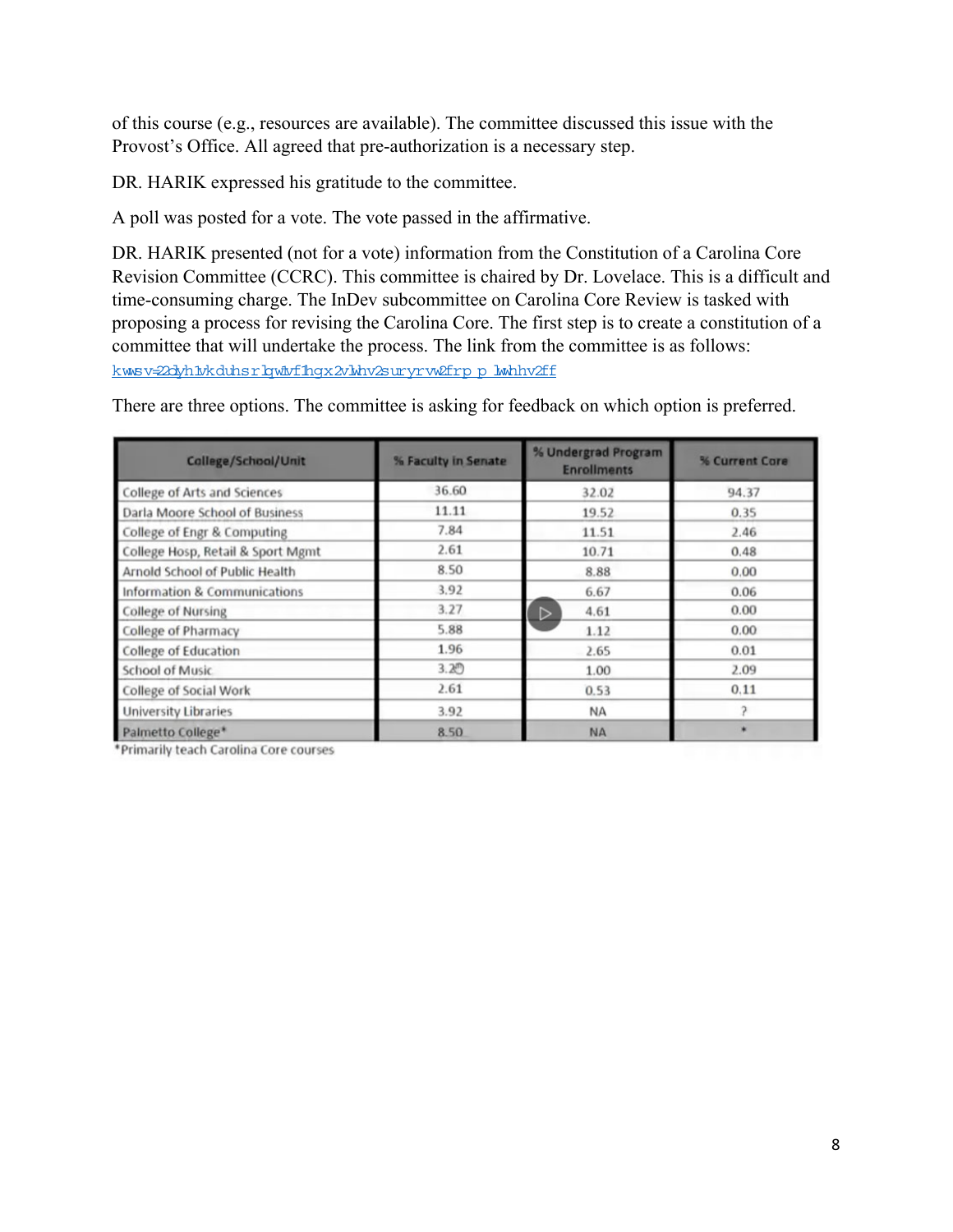Three Options (the order of presentation does not indicate committee preference): Table 2: Three proposed options for CCRC faculty composition with number of representatives and % committee representation listed.

|                                           | <b>Option A</b>                                                  |                | <b>Option B</b>   |                                                                                       | <b>Option C</b>        |                                                                            |  |
|-------------------------------------------|------------------------------------------------------------------|----------------|-------------------|---------------------------------------------------------------------------------------|------------------------|----------------------------------------------------------------------------|--|
|                                           | One seat per<br><b>College/School with</b><br><b>UG Programs</b> |                |                   | <b>UG Program</b><br><b>Enrollment Model*</b><br>*adjusted to minimize committee size |                        | <b>Hybrid Faculty Senate</b><br>and UG Program<br><b>Enrollment Model*</b> |  |
| College/School/Unit                       | # Faculty<br>Rep.                                                | %<br>Committee | # Faculty<br>Rep. | %<br>Committee                                                                        | <b>Faculty</b><br>Rep. | %<br>Committee                                                             |  |
| <b>College of Arts and Sciences</b>       | 1                                                                | 8.33           | 3                 | 20.00                                                                                 | 5                      | 27.78                                                                      |  |
| <b>Darla Moore School of Business</b>     | 1                                                                | 8.33           | $\triangleright$  | 13.33                                                                                 | $\overline{2}$         | 11.11                                                                      |  |
| College of Engr & Computing               | 1<br>έm,                                                         | 8.33           |                   | 6.67                                                                                  | $\overline{2}$         | 11.11                                                                      |  |
| College Hosp, Retail & Sport Mgmt         | $\mathbf{1}$                                                     | 8.33           | $\mathbf{1}$      | 6.67                                                                                  | $\mathbf{1}$           | 5.56                                                                       |  |
| Arnold School of Public Health            | 1                                                                | 8.33           | $\mathbf{1}$      | 6.67                                                                                  | $\mathbf{1}$           | 5.56                                                                       |  |
| Information & Communications              | $\overline{1}$                                                   | 8.33           | $\mathbf{1}$      | 6.67                                                                                  | $\mathbf{1}$           | 5.56                                                                       |  |
| <b>College of Nursing</b>                 | 1                                                                | 8.33           | $\mathbf{1}$      | 6.67                                                                                  | $\mathbf{1}$           | 5.56                                                                       |  |
| <b>College of Pharmacy</b>                | $\mathbf{1}$                                                     | 8.33           | $\mathbf{1}$      | 6.67                                                                                  | $\mathbf{1}$           | 5.56                                                                       |  |
| <b>College of Education</b>               | 1                                                                | 8.33           | $\mathbf{1}$      | 6.67                                                                                  | $\mathbf{1}$           | 5.56                                                                       |  |
| <b>School of Music</b>                    | $\mathbf{1}$                                                     | 8.33           | $\mathbf{1}$      | 6.67                                                                                  | $\mathbf{1}$           | 5.56                                                                       |  |
| <b>College of Social Work</b>             | $\mathbf{1}$                                                     | 8.33           | $\mathbf{1}$      | 6.67                                                                                  | $\mathbf{1}$           | 5.56                                                                       |  |
| Palmetto College                          | $\mathbf{1}$                                                     | 8.33           | $\mathbf{1}$      | 6.67                                                                                  | $\mathbf{1}$           | 5.56                                                                       |  |
| <b>Total faculty representatives</b>      | 12                                                               | 100.00         | 15                | 100.00                                                                                | 18                     | 100.00                                                                     |  |
| Office of the Provost (Sandra Kelly)      | 1                                                                |                | $\mathbf{1}$      |                                                                                       | $\mathbf{1}$           |                                                                            |  |
| University Advising Center (Jenn Tilford) | 1                                                                |                | $\mathbf{1}$      |                                                                                       | $\mathbf{1}$           |                                                                            |  |
| University Libraries (?????)              | 1                                                                |                | $\mathbf{1}$      |                                                                                       | $\mathbf{1}$           |                                                                            |  |
| Total members including ex-officio        | 15                                                               |                | 18                |                                                                                       | 21                     |                                                                            |  |

You are encouraged to review the three options and share the information with your faculty. In each option, ex-officio members are represented. Option A is equal distribution among all colleges. Option B is based on undergraduate enrollment. Option C is a hybrid of Faculty Senate and undergraduate enrollment. Examine the options and discussions will be held in Spring 2022.

CHAIR HARIK thanked everyone. This is his last meeting. He is rolling off InDev. Dr. Stern will take over as Chair of InDev.

CHAIR KORSGAARD expressed sincere gratitude for Dr. Harik's work on InDev.

SENATOR THORNE inquired if the benefits outweigh the costs in changing the Carolina Core.

CHAIR KORSGAARD stated that InDev was charged prior to her becoming chair.

CHAIR HARIK stated that the request to investigate possible revisions to the Carolina Core came from the Provost's Office in April of 2021. In October 2021, Dr. Harik gave a detailed presentation to Faculty Senate.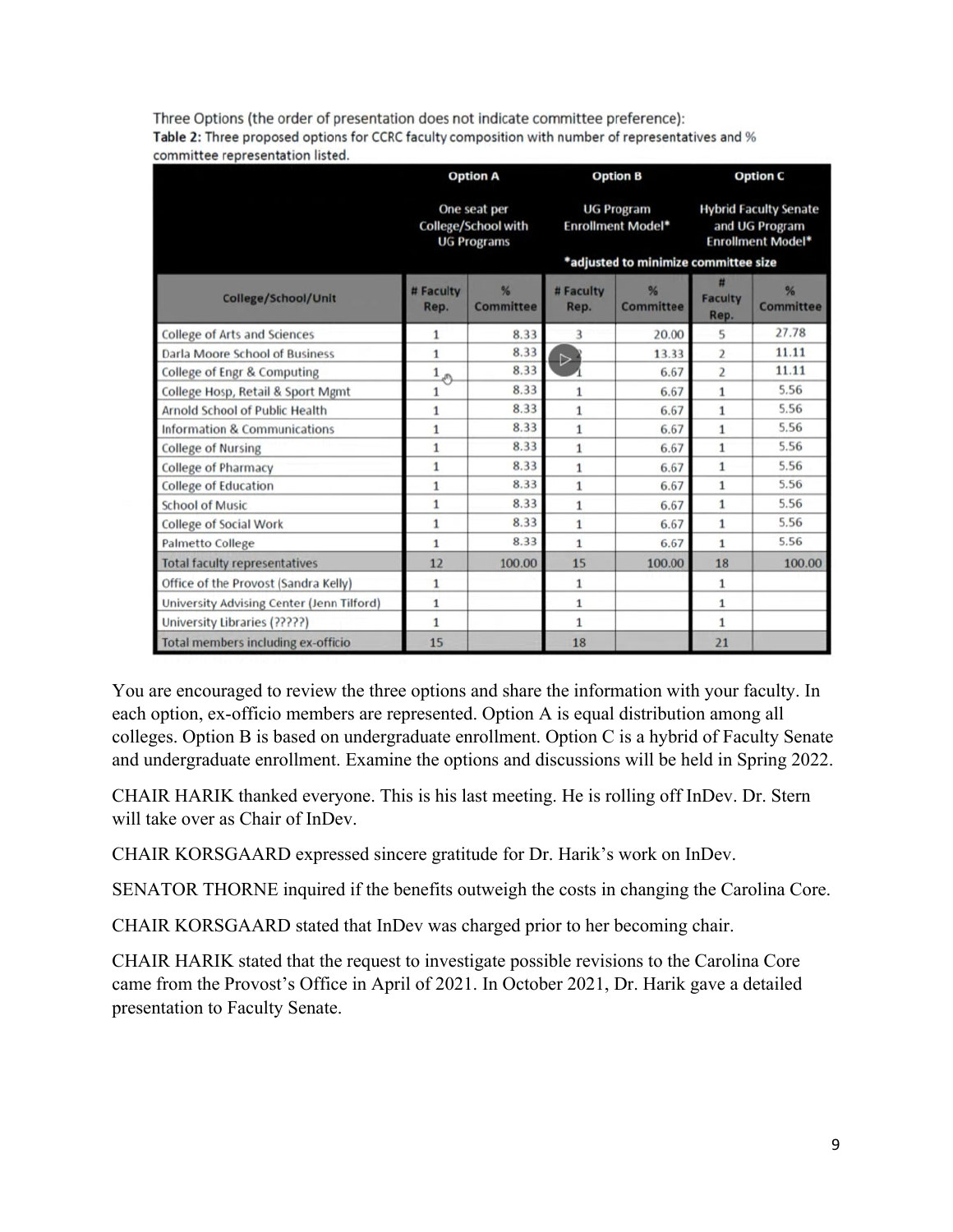# **Report Of The Secretary**

SECRETARY BICKLE stated that all senators will be receiving an email regarding available positions on university committees. Senators are encouraged to reach out to faculty members to fill out the slate. Members should fill out the slate by rating 1-4 based on the level of interest.

Other needs include:

- Arts and Science: there is a need someone for C&C (through July 2022).
- Someone who wants to become Faculty Senate Chair-elect beginning in August.
- Professional track committee is seeking a member (preferably from a member who has experience on UCTP).
- · <u>vflhqx2derxw2riilfhvbdqqbqlytylrqv2idfxovelbvhqdwh2frpp\_blwhhv</u>

## **Chair's Report**

CHAIR KORSGAARD thanked everyone for their service. Service is so very important to the university. A faculty member does not have to be a senator to serve on a committee or an ad hoc committee. Please spread the word and give people encouragement.

President Pastides mentioned the provost search. The committee is meeting next week. The advertisement has been posted. Faculty are encouraged to make nominations. The search firm is excellent.

The process for the President's position is going well. The candidates fit well with the university's view of its needs.

The House Bill 4522 (anti-tenure) is worrisome. It is an attack against all public institutions of higher education. We need to speak as faculty on this issue. Chair Korsgaard is meeting with committee chairs at other universities to possibly organize something statewide.

SENATOR HARRISON stated that the AAUP is preparing a response. A symposium on Critical Race Theory (CRT) is being held at UofSC on Friday December 3, 2021 at 3:00pm. This is an opportunity for faculty a) to think about how to express academic freedom; and b) to support colleagues who are targeted by the bills.

SENATOR KHUSHF mentioned that during the last academic year, he put forward to the Faculty Senate a proposal to affirm academic freedom in teaching in the university. At that time, the response from the senate was to form a committee. No information has been forthcoming from this committee. Given the concerns regarding academic freedom, why is there not greater visibility of this committee?

SENATOR HARRISON, chair of the committee, stated that the committee is wrapping up its work. The committee consists of faculty and staff. The work has been meticulous. Recommendations will be forthcoming in the new year.